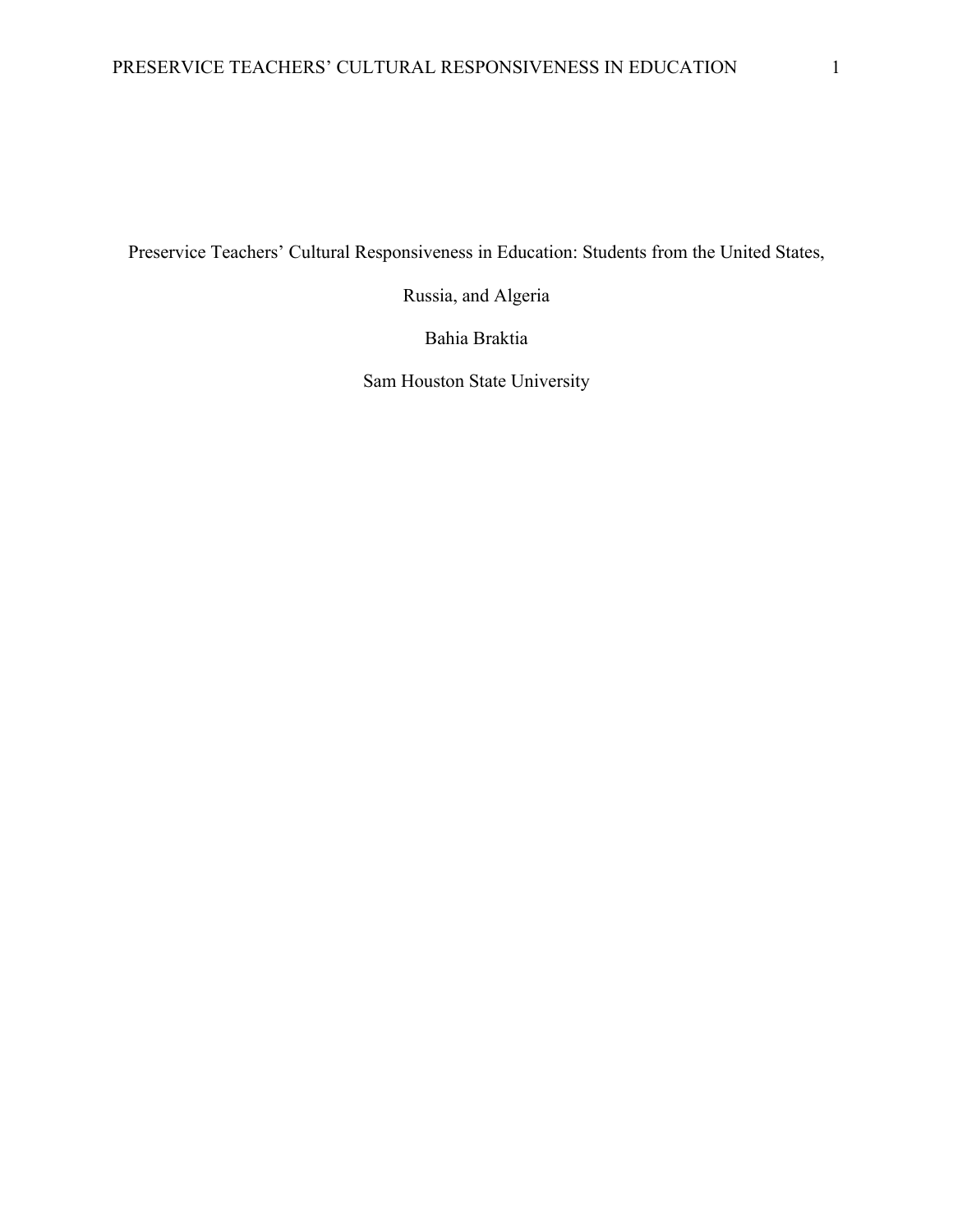#### **Abstract**

The purpose of this research was to examine the differences in cultural responsiveness between pre-service teachers and English major students from the United States, Russia, and Algeria. The Cultural Diversity Awareness Inventory (Henry, 1991) was administered to 140 college students from two teacher preparation programs in Russia and the United States, and an English language program in Algeria. A multiple regression test and a one-way between-subjects ANOVA were conducted. Results revealed that cultural responsiveness in education vary from a country to another. Results also showed that preservice teachers from the United States outperformed their counterparts from Russia.

Keywords: *Cultural responsiveness; diversity; pre-service teachers; quantitative.*

### **Introduction**

As the world becomes a global village and schools and universities become more culturally diverse, teachers and students must understand each other to reach an optimum level of learning (Nieto & Booth, 2010). It is crucial to grasp the different cultural differences each person brings into the classrooms to effectively provide a more culturally responsive instruction that suits students' needs and learning expectations. However, to achieve full understanding, it requires more than language proficiency, as sociocultural differences present a bigger challenge for students and teachers alike (Nieto & Zoller Booth, 2010). Prescott and Bransberger (2012) reported that American schools will become more racially and culturally diverse in the future, and by 2020, nearly half of all high school graduates will be minority students. On the Russian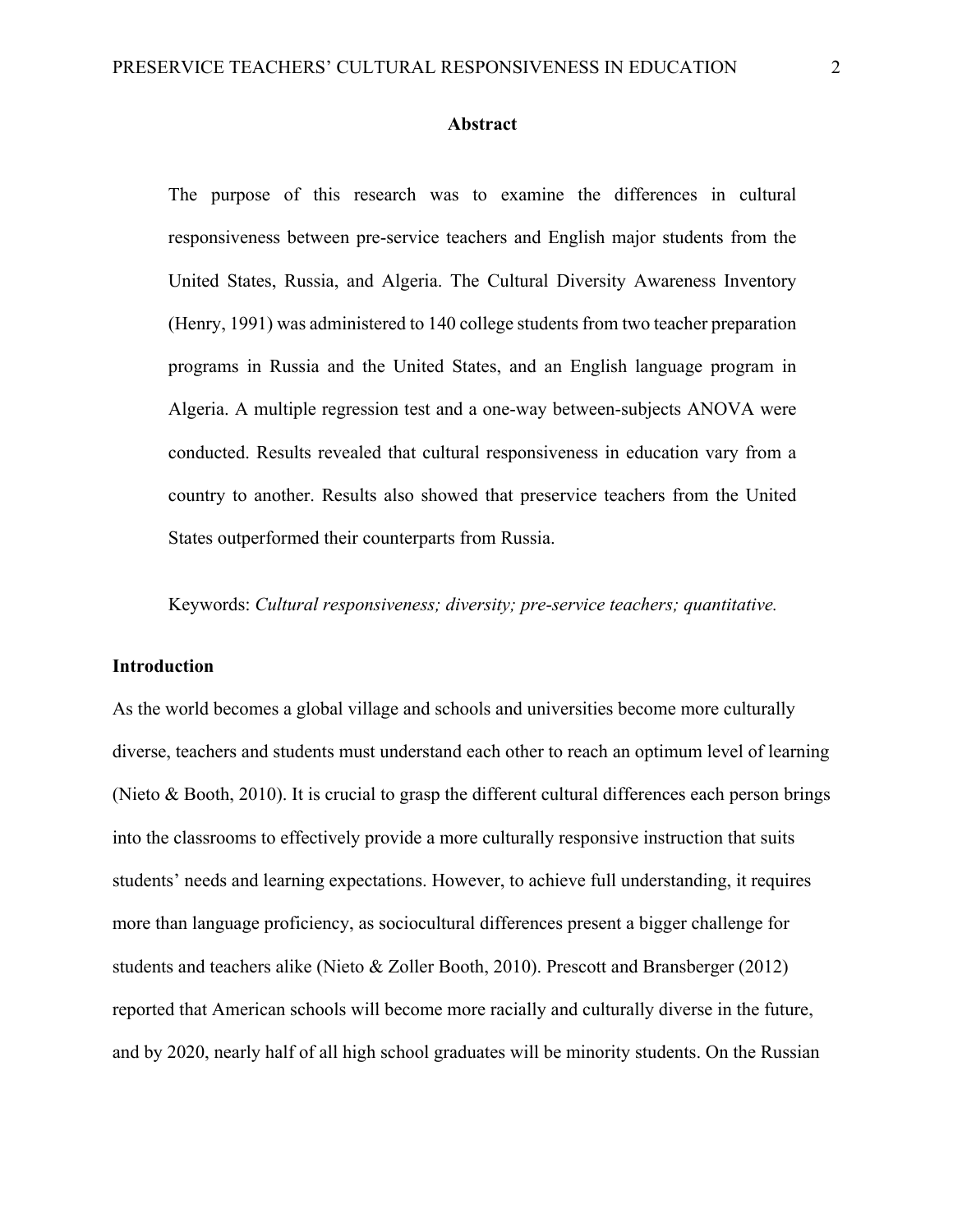side, Sinagatullin (2014) noted that school settings are growing into a cultural mosaic and highlighted the need to materialize multicultural approaches to address the diversity needs.

The purpose of this research is to examine the differences in cultural responsiveness among pre-service teachers and English major students from the United States, Russia, and Algeria. The following research questions guided this investigation:

- What characteristics best predict the variance of cultural responsiveness scores among pre-service teachers from the United States, Russia, and Algeria?
- What are the differences in cultural responsiveness scores among pre-service teachers from the United States, Russia, and Algeria?

## **Literature Review**

## *Intercultural projects*

Researchers have been concerned about how pre-service teachers lack proper training to the meet the needs of the increasing diverse students' population (Cone, 2009; Endo, 2015; Khalifa, Gooden, & Davis, 2016; Wong, 2008). Some teacher-preparation programs tried to adjust by involving their pre-service teachers in culturally diverse settings and providing them with meaningful opportunities to develop culturally responsive teaching (Amatea, Cholewa, & Mixon, 2012; Bottoms, Ciechanowski, Jones, de la Hoz, & Fonseca, 2017; Cone, 2009; Endo, 2015; King, 2004; Miller & Mikulec, 2014). Researchers have found that field experiences play a central to teach culturally responsive teaching practices (Lee, Eckrich, Lackey, & Showalter, 2010). Miller and Mikulec (2014) sought to understand ways of promoting culturally diverse teachers through an analytical study of an immersion field experience in a specific school environment characterized by its progressive approach when addressing sexual, racial/ethnic, and socio-economic diversity. The researchers relied on a phenomenology to examine the lived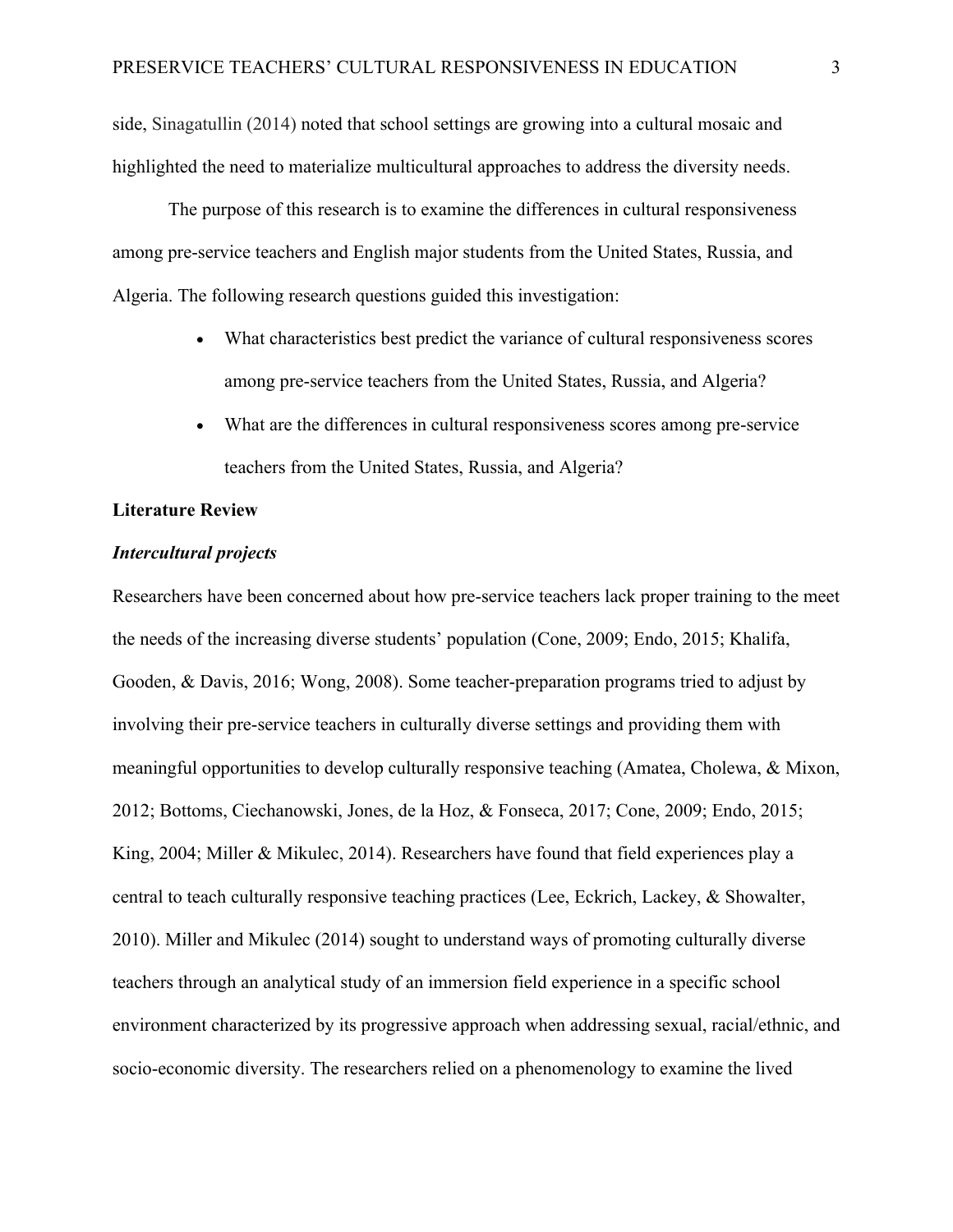experiences of 60 pre-service teachers in an urban non-traditional charter school. This school was defined as a safe space for students who did not feel safe in their previous schools (LGBT, homeless or in foster homes, from low socioeconomic status, and Black, Latino/a, and multiracial students). This research highlighted the need to prepare pre-service teachers for culturally responsive teaching as their findings revealed how their participants were not prepared to interact with and relate to students from diverse backgrounds, and how they realized that not all students came to school feeling safe, which affected their academic success.

Embracing the immersive field experience, Ellis, Abreu-Ellis, Moore, Aukerman, Buttil, and Edwards (2017) investigated the possibility of developing cultural responsiveness while teaching content standards. A group of 16 participants (eight preservice teachers and eight practicing K-12 teachers) participated in the Fulbright-Hays Group Projects Abroad (GPA) program to Brazil. The purpose of the program was to raise the participants' cultural awareness and incorporate their new understanding in planning instructions for their students, through three elements of diversity: Brazilian culture, Portuguese language, and the experiences of people with disabilities and their families in Rio de Janeiro, Brazil. This study abroad program proved to have a potential in developing culturally responsive teaching practices.

Many educators adopted service-learning as an approach to encourage pre-service teachers to connect theoretical knowledge and filed experience and critically reflect on their practices (Cone, 2009; King, 2004). Endo (2015) conducted a case study to explore how a collaborative service-learning project in an urban elementary classroom affected 19 preservice teachers' awareness of, commitment to, and understanding of culturally responsive practices. Findings revealed that the participants gained experience planning and teaching multicultural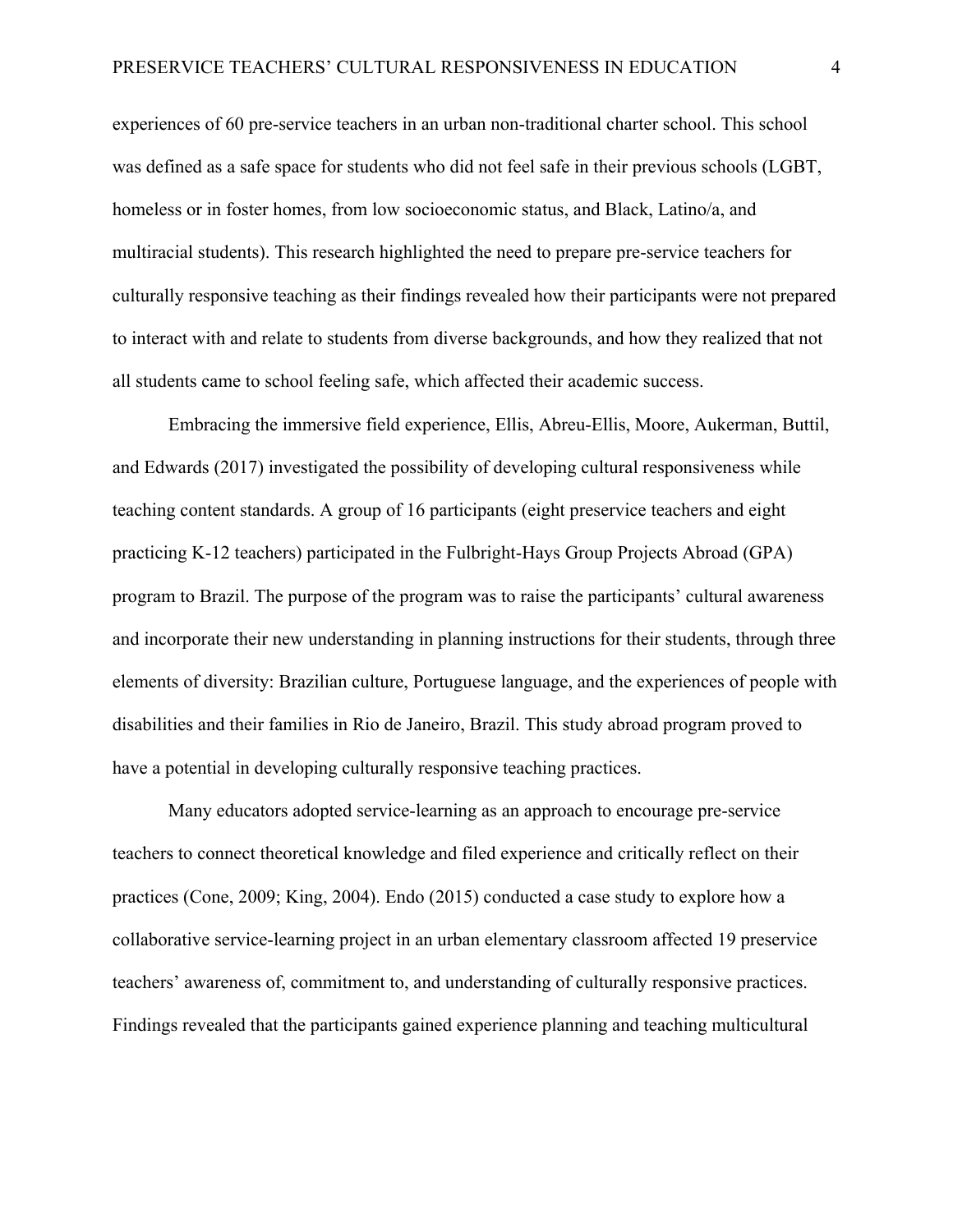content at the most basic level through the service-learning project. Participants realized the importance of cultural responsiveness to meet academic needs of diverse learners.

Some researchers found that involving preservice teachers in informal settings with diverse students and their families has shown positive improvement in teacher education (Amatea et al., 2012; Bottoms et al., 2017; Harlow, 2012; Lee et al, 2010). Bottoms et al. (2017) examined how 54 preservice teachers from a university in the Pacific Northwest experienced Family Math and Science Nights with culturally and linguistically diverse children and families. Findings from their descriptive study research highlighted the need to create more opportunities for interaction and reflection, to integrate emotions, to re-conceptualize practice, to building partnerships in community, and to teach content through culture and community resources.

Similarly, Zygmunt Cipollone, Tancock, Clausen, Clark, and Mucherah (2018) explored the impact of community service on the pre-service teachers' contextualized comprehension of culture, community, and identity of children and families. The study included 60 pre-service teachers from a midsized Midwestern public university, who were matched with community mentors from neighborhood schools in Muncie, Indiana. The pre-service teachers were enrolled in the Schools Within the Context of Community program, which involve them in a community framework for a whole semester. The researchers used a qualitative case study, and data were collected from the pre-service teachers and their 12 mentors. The findings revealed that the community engagement resulted in critical reflections challenging previous perceptions of race, culture, power, and privilege. Findings also indicated the program equipped the candidates with authentic culturally responsive teaching practices.

Oftentimes, preservice teachers lack the knowledge about the perspectives and life circumstances of students from diverse backgrounds; consequently, they hold negative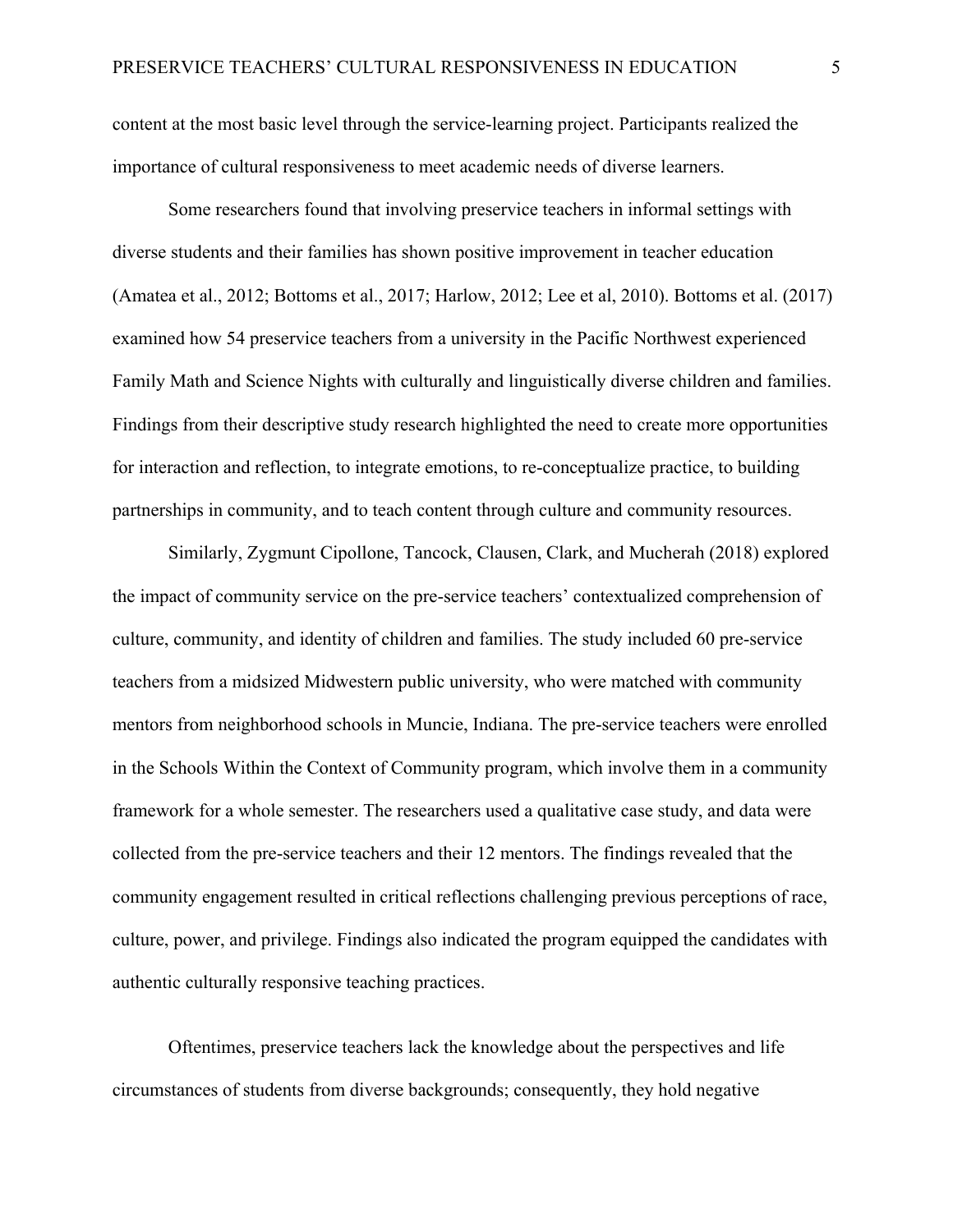perceptions toward these students and families (Amatea et al., 2012; Hyland & Heuschkel, 2010). Zyngier (2012) employed a mixed methods research design to compare and contrast the responses of 62 pre-service teachers in Australia to 'scenarios' examining their beliefs toward culturally, linguistically, and economically diverse students. The researcher administered a survey and the pre-service teachers were asked to read eight scenarios and write a detailed answer, and to comment on the scenario about what their response would be. This research uncovered a lack of understanding of the students and their families and associated the conflicts in the scenarios with personal differences or inadequate parenting practices. Additionally, the pre-service teachers held negative attitudes toward culturally, linguistically, and economically diverse students and considered them as a problem.

#### *The Cultural Diversity Awareness Inventory (CDAI)*

The Cultural Diversity Awareness Inventory (CDAI) (Henry, 1991) was developed to explore the attitudes, beliefs ,and perceptions of preservice teachers towards teaching students from culturally diverse backgrounds and to encourage them to reflect on their own attitudes, beliefs and behavior towards young children of culturally diverse backgrounds (Brown, 2004). Iwai (2013) utilized multicultural children's literature to investigate preservice teachers' perceptions of multicultural and diversity matters. Nineteen preservice teachers form Midwestern University participated in the study. She administered the CDAI as a pre and posttest, and collected data from open-responses, writings, projects, and class interactions. The results demonstrated that participants developed awareness toward the crucial role of multicultural children's literature toward the end of the semester.

Similarly, Yeung (2006) examined the perceptions of local Hong Kong teachers about working in multicultural settings, and the effect of worldviews on the cultural awareness of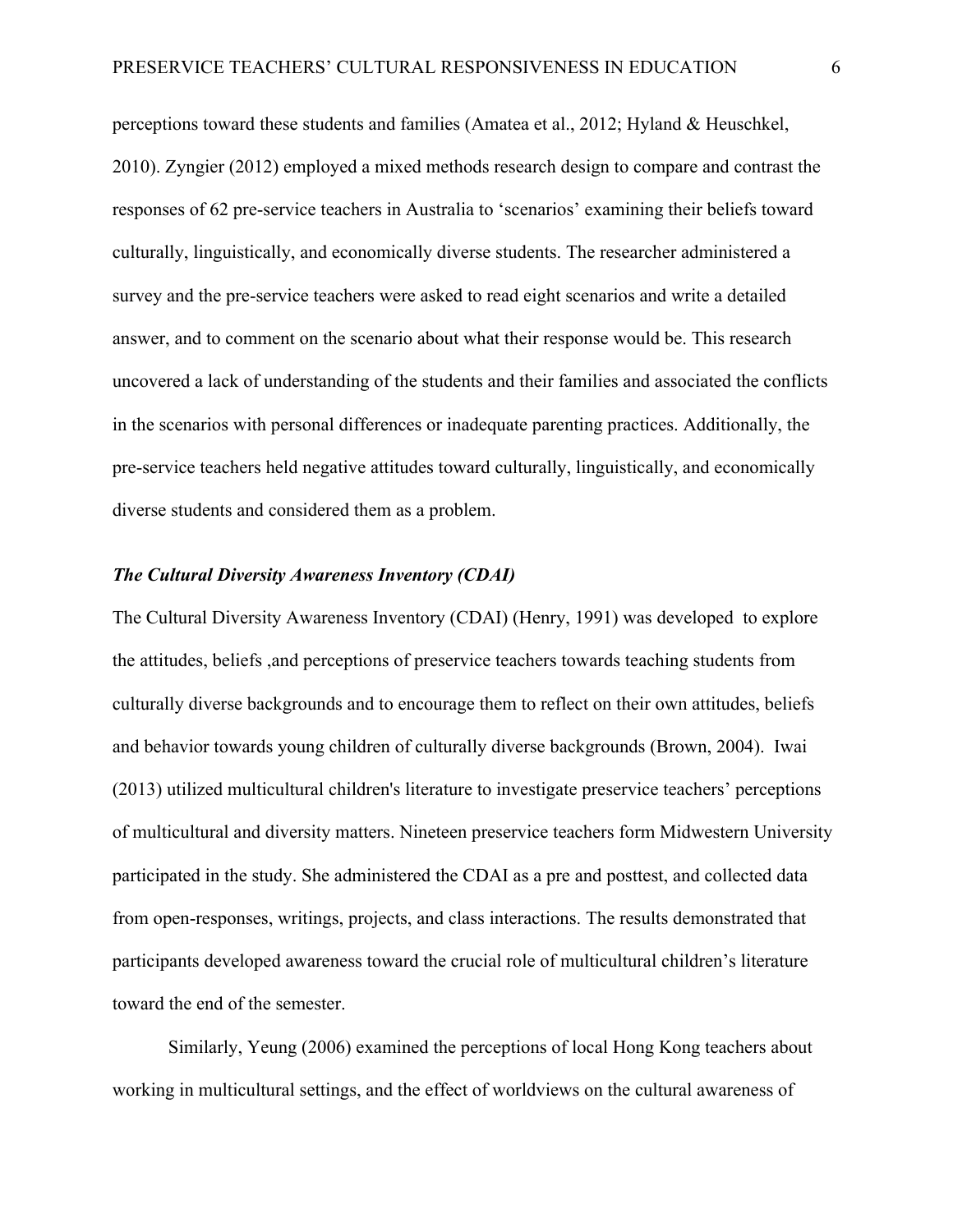Chinese and United States teachers. The author administered the CDAI to 100 full-time and parttime primary and secondary school teachers. She did descriptive statistics and followed Larke's (1990) study in data analysis. Results revealed that local teachers hold a stereotypical conception of students from culturally diverse and educationally disadvantaged backgrounds; they showed differences in cultural diversity awareness between the China and United States.

Milner et al. (2003) investigated how teacher preparation programs prepared future teachers for cultural responsiveness. They administered the CDAI survey to 99 preservice teachers from a large Midwestern university. They also followed the Larke's (1990) study and conducted descriptive statistics. Their results showed improvement in the teachers' perception toward cultural responsiveness compared to the Larke's (1990).

### **Methodology**

A quasi-experimental methodology was used in this study.

#### *Participants*

The research comprised of 140 participants. It took part among two teacher preparation programs from a university in western Russia, a university from southeast Texas in the United States (U.S.), and an English language program from Northern Algeria. The groups constituted of 5.3% freshman, sophomores 29.5%, 11.6% juniors, and 53.7% seniors. They were 7.9% male and 92.1% female students. They were 9.9% African American, 11.9% Hispanic, 56.4% White, and 21.8% identified as other.

### *Instrument*

The researcher used The Cultural Diversity Awareness Inventory (Henry, 1991) to elicit the attitudes, beliefs, and perceptions of preservice teachers towards teaching students from culturally diverse backgrounds. The inventory was designed to help the participants in looking at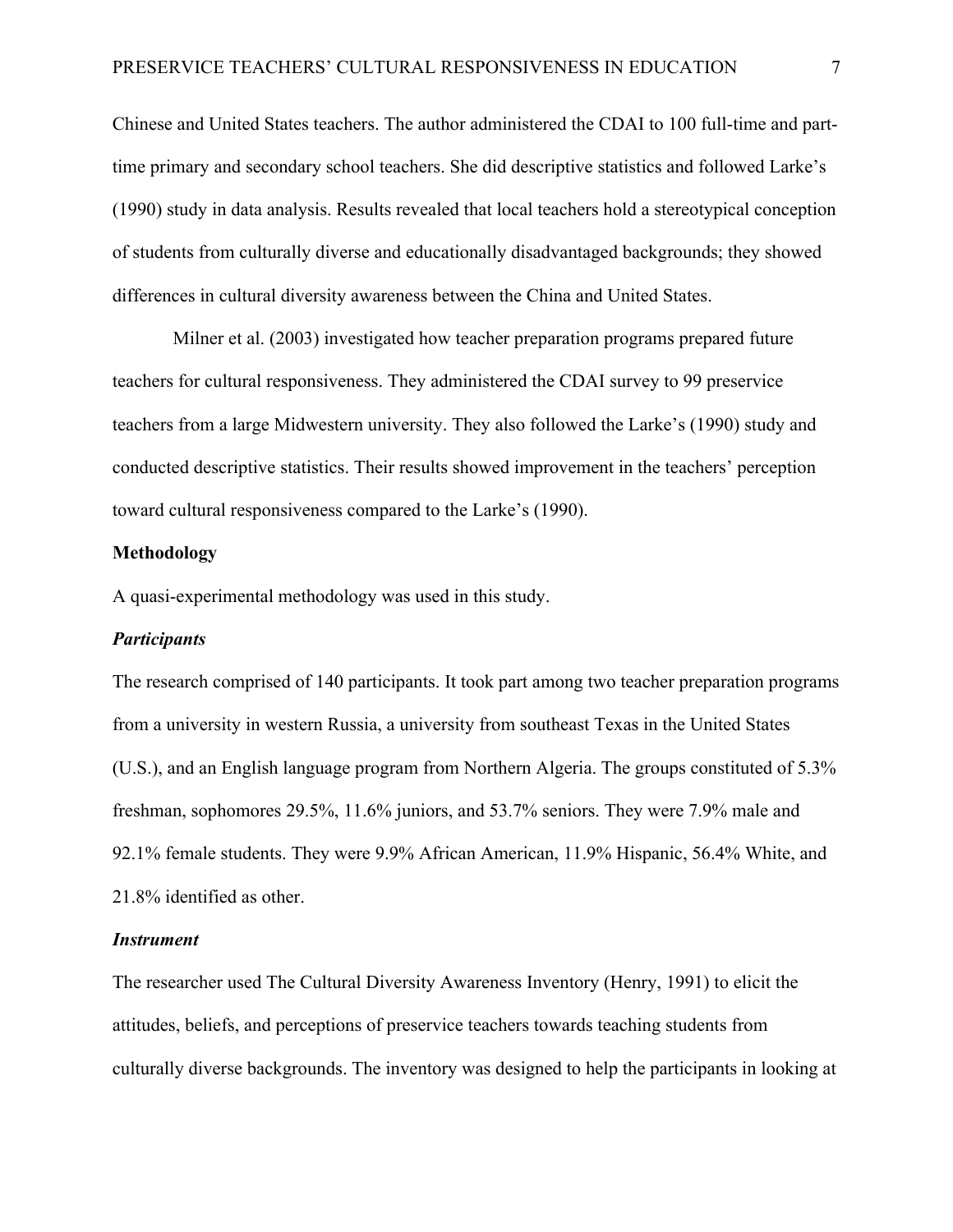their own attitudes, beliefs and behavior towards young children of culturally diverse backgrounds. The inventory consists of 28 Likert-scale items (1 = strongly agree, 2 = agree, 3 = neutral,  $4 =$  disagree,  $5 =$  strongly disagree). According to Yeung (2006): 'The Cronbach's test of internal consistency evidenced an alpha coefficient of 0.90. The test-retest for reliability was established at 0.66. The CDAI was tested for content validity by a panel of experts. Based on their analysis, it was revised and made available in 1995' (p.39). The CDAI includes five sections: (a) General Cultural Awareness, (b) the Culturally Diverse Family, (c) Cross Cultural Communication, (d) Assessment, and (e) the Multicultural Environment.

### *Data analysis*

To address the research questions, a multiple regression test and a one-way between-subjects ANOVA were conducted. A multiple regression test predicts the value of a variable from the value of two or more other variables. A one way ANOVA compares means between more than two groups (Schwartz & Wilson, 2018).

#### **Results**

### *Multiple regression*

Data were screened and found to meet the assumptions for linear multiple regression. An inspection of the P-P plot indicated that data were linear and homoscedastic as shown in Figure 1. In addition, there was no evidence of collinearity as none of the associations between the predictor variables were greater than .70. Finally, the maximum Cook's distance was .21, which was less than 1.00.

### **Figure 1**

*Multiple Regression P-P Plot*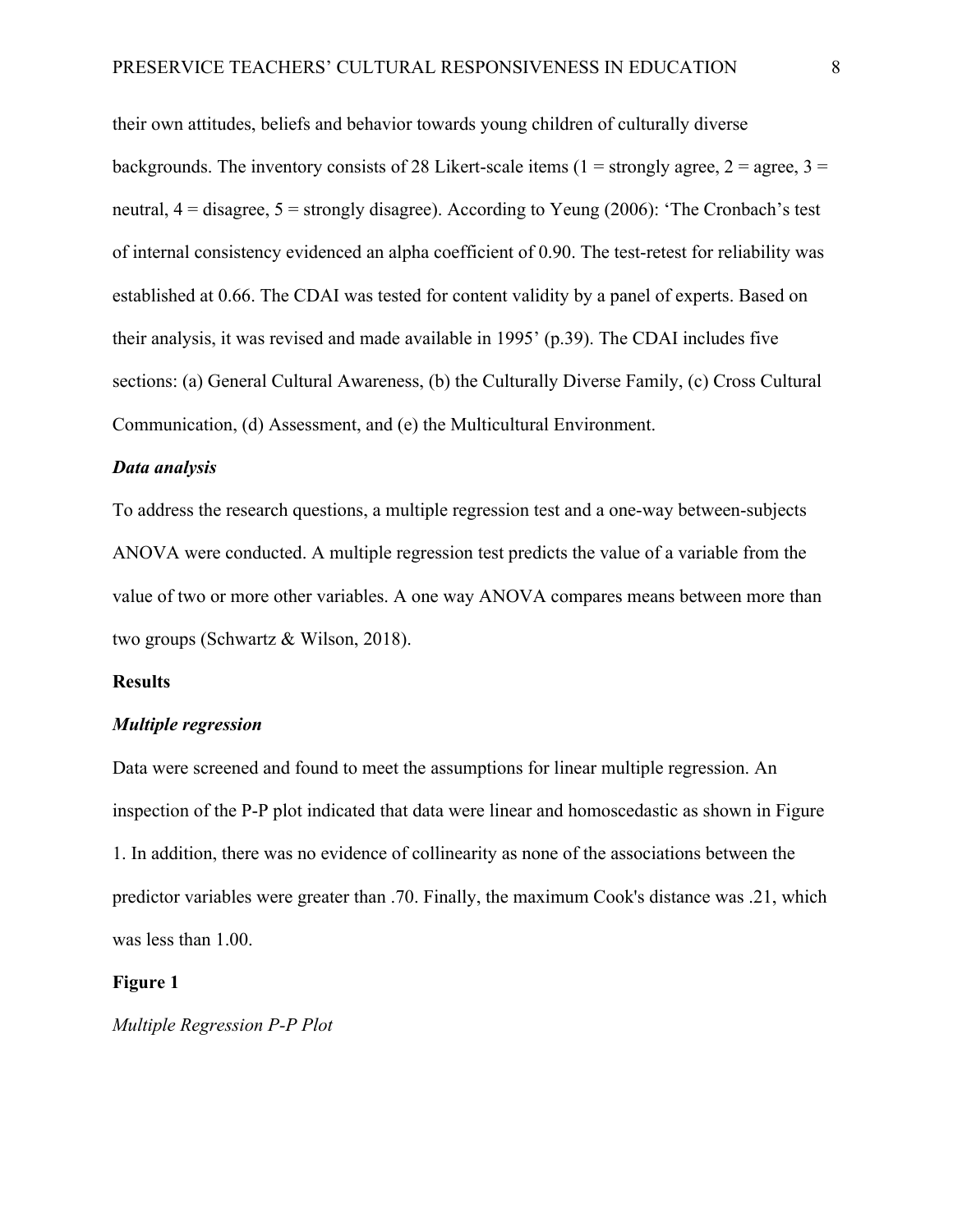



Multiple regression analysis was used to test if the country of origin significantly predicted participants' overall achievement on the posttest. The results of the regression indicated the two predictors explained 14.6% of the variance (R2 = 146, F(2, 53=4.53, p<.01) as shown in Table 1. It was found that country of origin was a significant predictor of the CDAI ( $\beta$  = -.40, p<.001) as shown in Table 2.

# **Table 1**

| Multiple Regression Analysis of Cultural Responsiveness and Country of Origin |  |  |  |
|-------------------------------------------------------------------------------|--|--|--|
|                                                                               |  |  |  |

|                |                   |     |                          | Std. Error | <b>Change Statistics</b> |                     |  |     |               |
|----------------|-------------------|-----|--------------------------|------------|--------------------------|---------------------|--|-----|---------------|
|                |                   |     | Adjusted                 | of the     | R Square                 |                     |  |     |               |
| Model          |                   |     | Square R Square Estimate |            |                          | Change F Change df1 |  | df2 | Sig. F Change |
| $\overline{1}$ | .382 <sup>a</sup> | 146 | 114                      | .27839     | .146                     | 4.539               |  | -53 | .015          |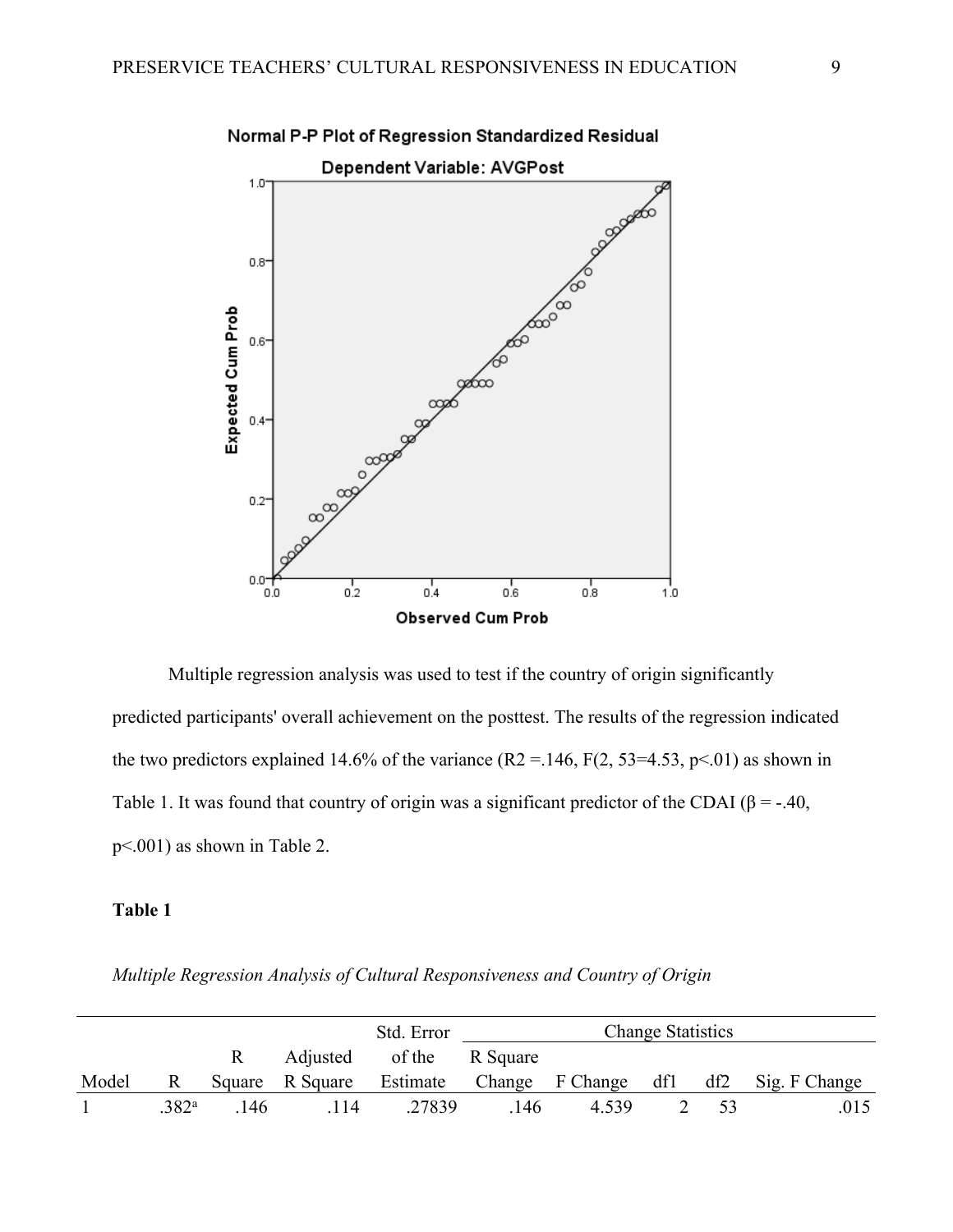# **Table 2**

*Multiple Regression Analysis Variable of Cultural Responsiveness and Country of Origin*

|       |            | Unstandardize  |       | Standardized |          |      |
|-------|------------|----------------|-------|--------------|----------|------|
|       |            | d Coefficients |       | Coefficients |          |      |
|       |            |                | Std.  |              |          |      |
| Model |            | В              | Error | Beta         |          | Sig. |
|       | (Constant) | 3.369          | .182  |              | 18.482   | .000 |
|       | Group      | $-.035$        | .087  | $-.056$      | $-.406$  | .686 |
|       | Country    | $-.221$        | .076  | $-.401$      | $-2.905$ | .005 |

# *One-way ANOVA*

The CDAI average score from the pretest results was calculated for each participant. A one-way between-subjects ANOVA was conducted to compare pretest CDAI means among American, Russian, and Algerian students. The CDAI average score was highly significant among the three groups at the  $p<.001$  level for the three conditions [F(3, 133) = 3.90,  $p = .01$ ]. Post hoc comparisons using the Tukey HSD test indicated that the mean score for students from the United States ( $M = 3.04$ ,  $SD = .27$ ) was significantly different from the students from Russia  $(M = 2.85, SD = .30)$ . However, the students from Algeria  $(M = 2.93, SD = .33)$  did not show any significant difference from the American and the Russian students. Taken together, these results suggest that the country of origin plays a role in how students hold conceptions of cultural responsiveness in teaching. A post hoc test LSD revealed that students from the U.S. significantly outperformed the students from Russia with a  $p < .001$ .

## **Discussion**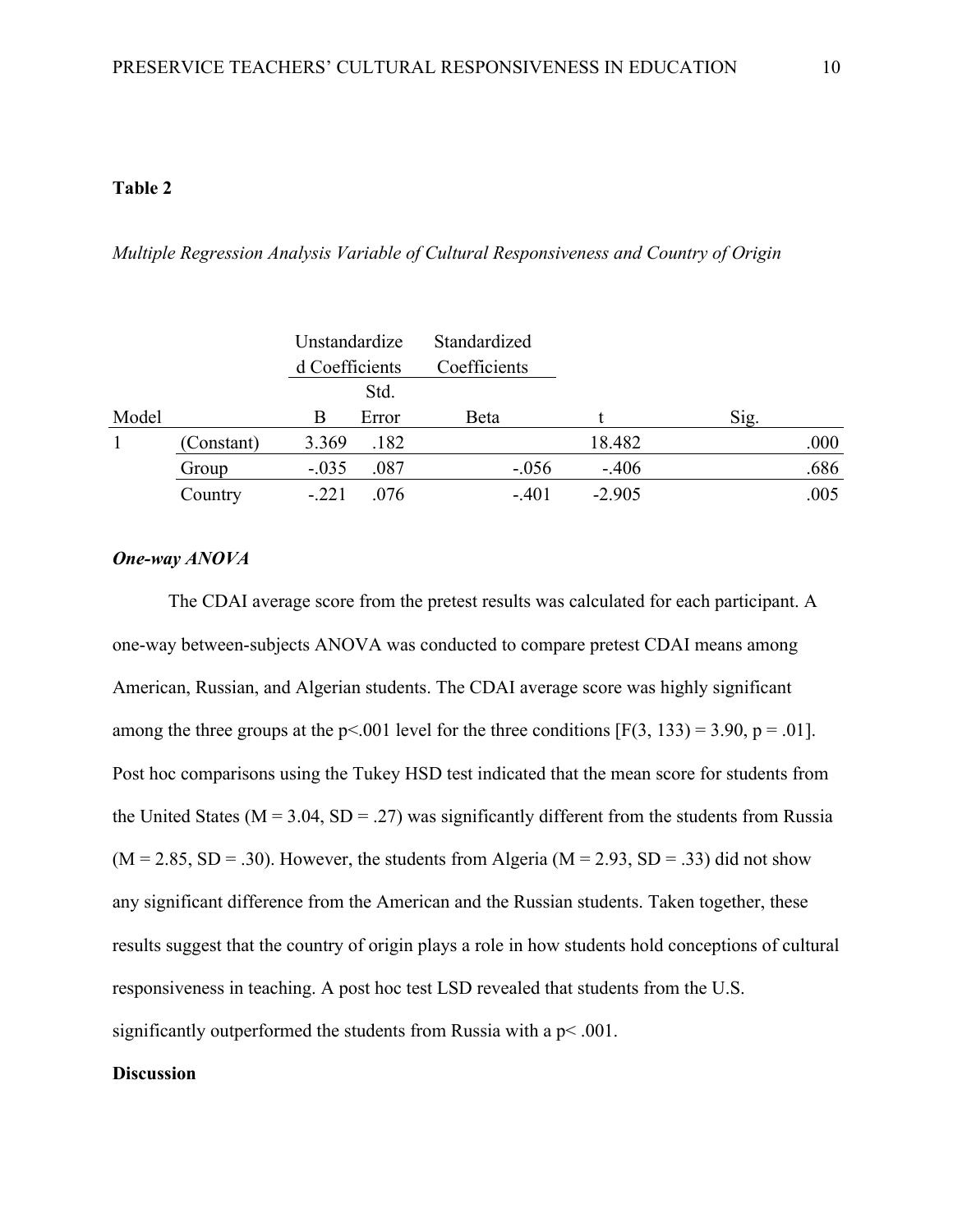The results of this research shed light on how cultural responsiveness in education vary from a country to another. In this study, preservice teachers from the U.S. had a different attitude toward cultural responsiveness in education from their Russian counterparts. Young (2006) found similar results when he compared CDAI results between U.S. preservice teachers and teachers from Hong Kong. Those results are a common thread in the body of research. For example, Gómez-Hurtado, González-Falcón, and Coronel (2018) revealed the lack of cultural responsiveness in Spanish schools, and equivalently in Australian schools (Zyngier, 2012). On the other hand, studies from Canada (Miles & Bailey-McKenna, 2016), and the Philippines (Poralan, 2014) showed that teachers developed a sense of cultural responsiveness.

The results of this study revealed that preservice teachers from the U.S. outperformed the students from Russia. This might be interpreted with geographical and socio-cultural factors (Young, 2006). According to the United Nations data, The United States hosts most of the world's immigrant populations (McCarthy, 2017). = By looking at our participants' demographic information, the U.S. group was diverse. They identified as White, African American, Hispanic, Asian, and Other; meanwhile, all the Russian students identified as White. These factors might have influenced the participants' cultural awareness and cross-cultural communication skills. In her study, Christophel (1996) found a significant difference between American and Russian students' orientation toward communication, with the Russians scoring lower than the Americans in terms of communication orientation. She concluded that cultural background plays a central role when assessing cross-cultural communication. One might also take into consideration the fact that the Cultural Diversity Awareness Inventory was developed in the U.S. Even though it was used in international contexts before (Yeung, 2006), it might have been constructed around American context and beliefs on cultural responsiveness.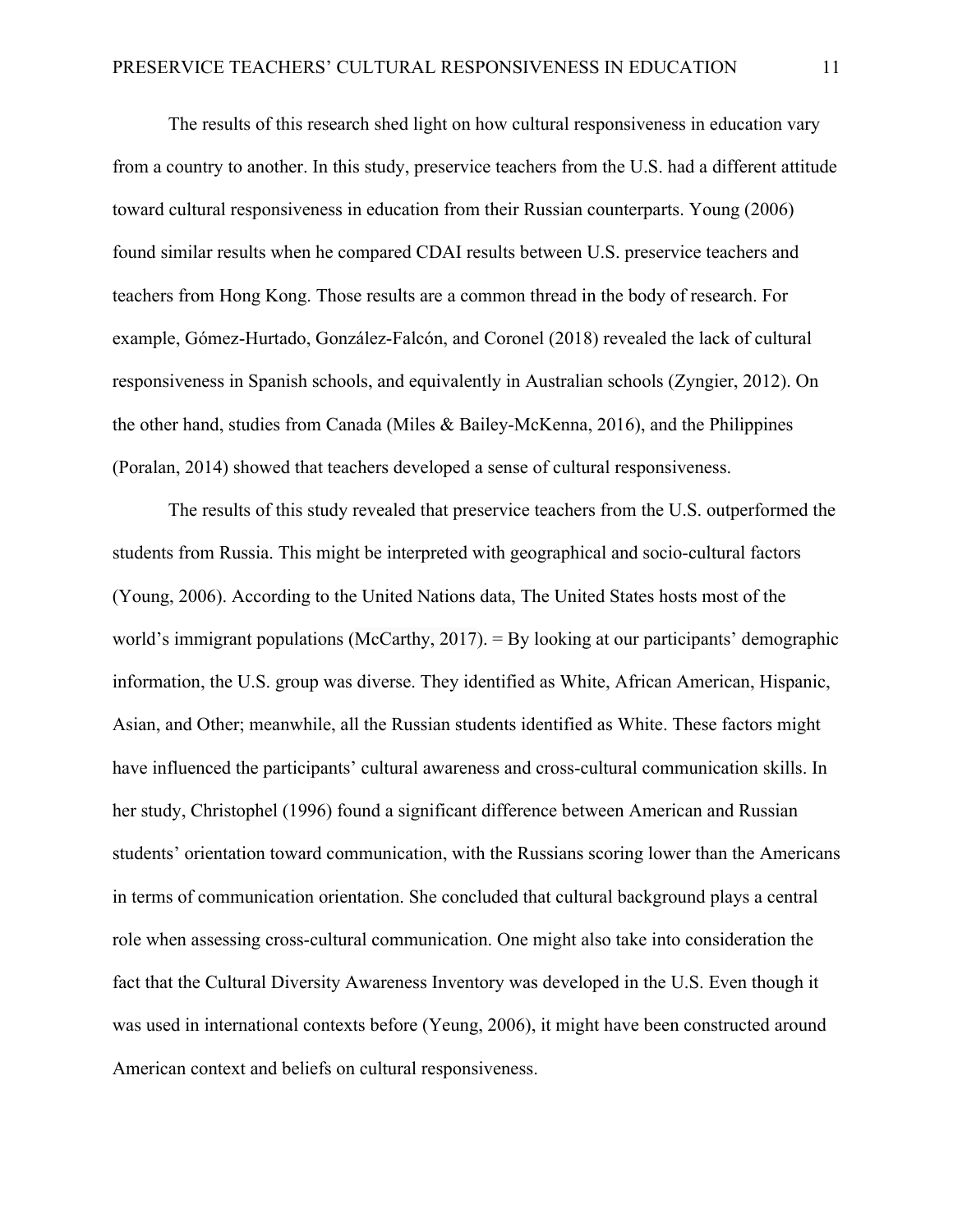Sinagatulin (1998) reported that the U.S. and Russia define multicultural education similarly, but they process it differently. Koriakina (2018) addressed the cultural responsiveness in education situation in Russia and stated: "In Russia, for the time being there are more theoretical than practical developments of the goals, objectives and content of multicultural education." (p.704) If we consider these statements, and assess the Russian participants in this study accordingly, we might conclude that they are not familiar with the concept of cultural responsiveness in education. However, this does not mean that the Russian government is completely oblivious to interethnic education in their country. Multicultural competence in teacher preparation is gaining momentum (Sinagatullin, 2015), and they are still in the progress of figuring out the best practices and policies to efficiently address the matter (Panina, 2014). Even though the body of research revealed that educators in the U.S. show a substantial progress in cultural responsiveness (Endo, 2015; Iwai, 2013; Milner et al., 2003; Zygmunt et al., 2018), it also does not mean that they reached the optimum level of responsiveness (Heitner  $\&$  Jennings, 2016).

## **Conclusion**

Sinagatullin (2015) noted that;

The notion of attitude is most closely related to his or her inner credo and feelings, ways of thinking, and dispositions toward working with the diversity of students. This notion depicts a degree of a teacher's understanding and psychological readiness to make the educational process more multiculturally oriented and productive (p.112).

This study revealed that cultural responsiveness was perceived differently among preservice teachers based on their country of origin. Teacher training in the 21 Century represents a global challenge with the manifestation of diversities and identities in education, and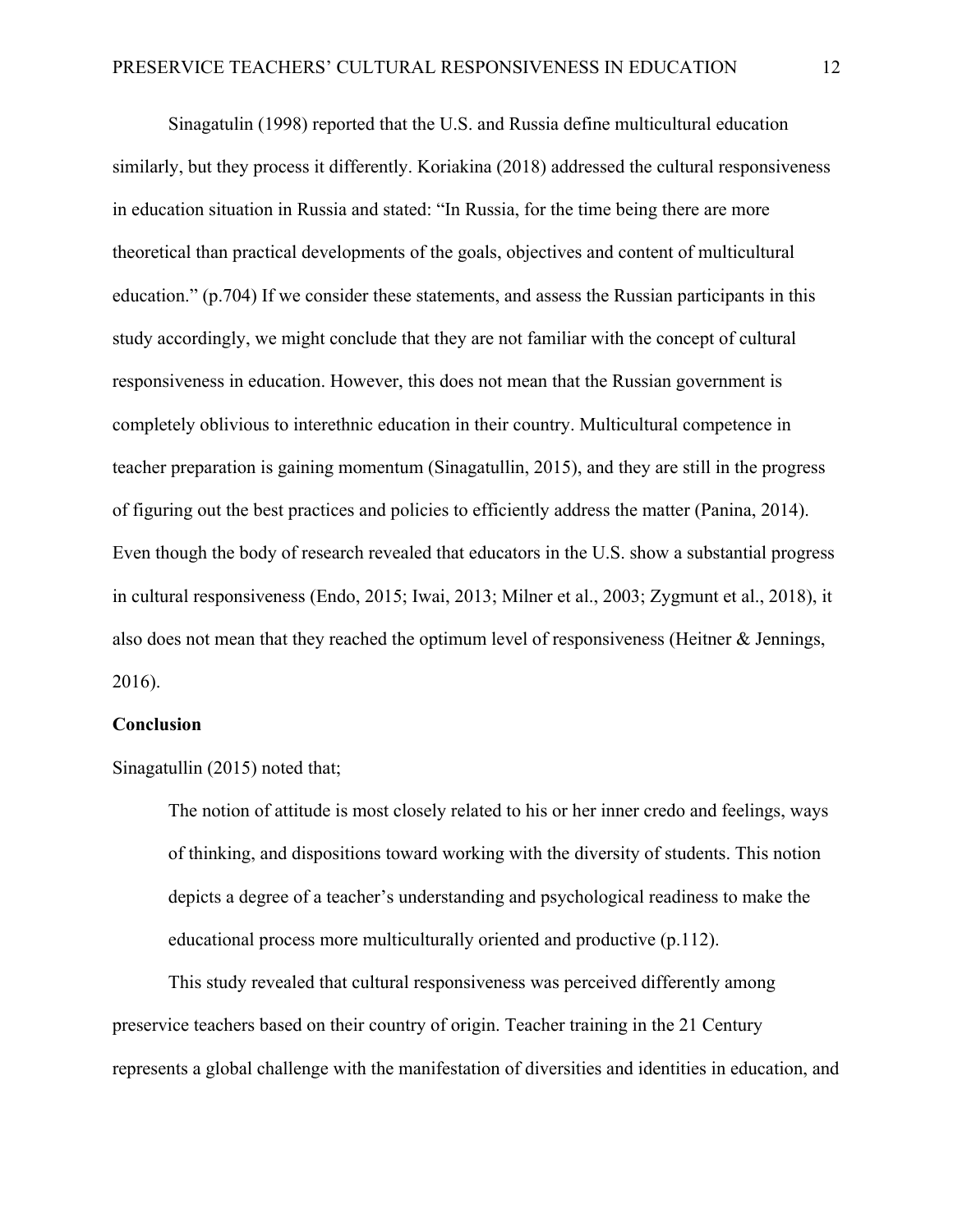educators are required to cater for diversity of cultures and multiplicity of identities they face (Juodaitytė & Šiaučiulienė, 2012; Sinagatullin, 2015). Preservice teachers should reflect on their own beliefs and how they shape practices (Lea, 2004; Zyngier; 2012). Teacher-preparation programs should create opportunities for their pre-service teachers to get involved in culturally diverse settings and provide them with meaningful opportunities to develop culturally responsive teaching.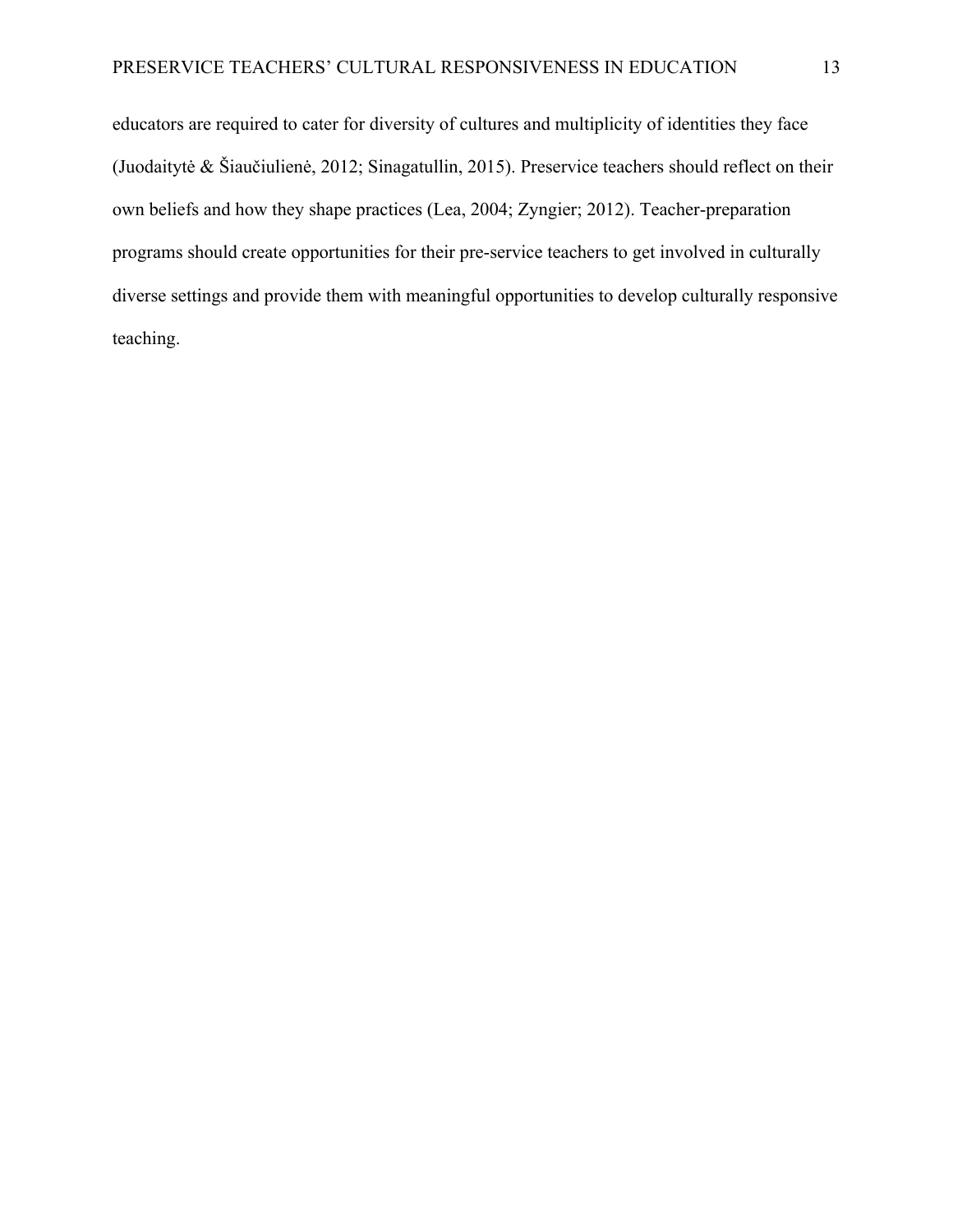#### References

- Amatea, E. S., Cholewa, B., & Mixon, K. A. (2012). Influencing preservice teachers' attitudes about working with low-income and/or ethnic minority families*. Urban Education, 47*(4), 801-834.
- Banks, J. A. (2009). *Teaching strategies for ethnic studies* (8th ed). Boston, MA: Allyn & Bacon.
- Boser, U. (2011). Teacher diversity matters: A state-by-state analysis of teachers of color. Washington, DC: Americans for Progress.
- Bottoms, S. I., Ciechanowski, K., Jones, K., de la Hoz, J., & Fonseca, A. L. (2017). Leveraging the community context of Family Math and Science Nights to develop culturally responsive teaching practices. *Teaching and Teacher Education, 61*, 1-15.
- Brown, E. L. (2004). What precipitates change in cultural diversity awareness during a multicultural course: The message or the method?. *Journal of Teacher Education*, *55*(4), 325-340
- Cone, N. (2009). A bridge to developing efficacious science teachers of all students: Community-based service-learning supplemented with explicit discussions and activities about diversity. *Journal of Science Teacher Education, 20*(4), 365-383
- Christophel, D. M. (1996). Russian communication orientations: A cross‐cultural examination. *Communication Research Reports, 13*(1), 43-51.
- Ellis, J. B., Abreu-Ellis, C., Moore, A., Aukerman, K., Buttil, M., & Edwards, A. (2017). Developing cultural responsiveness while teaching content standards: Lessons from a Brazilian experience. *American Secondary Education, 45*(2), 69-84.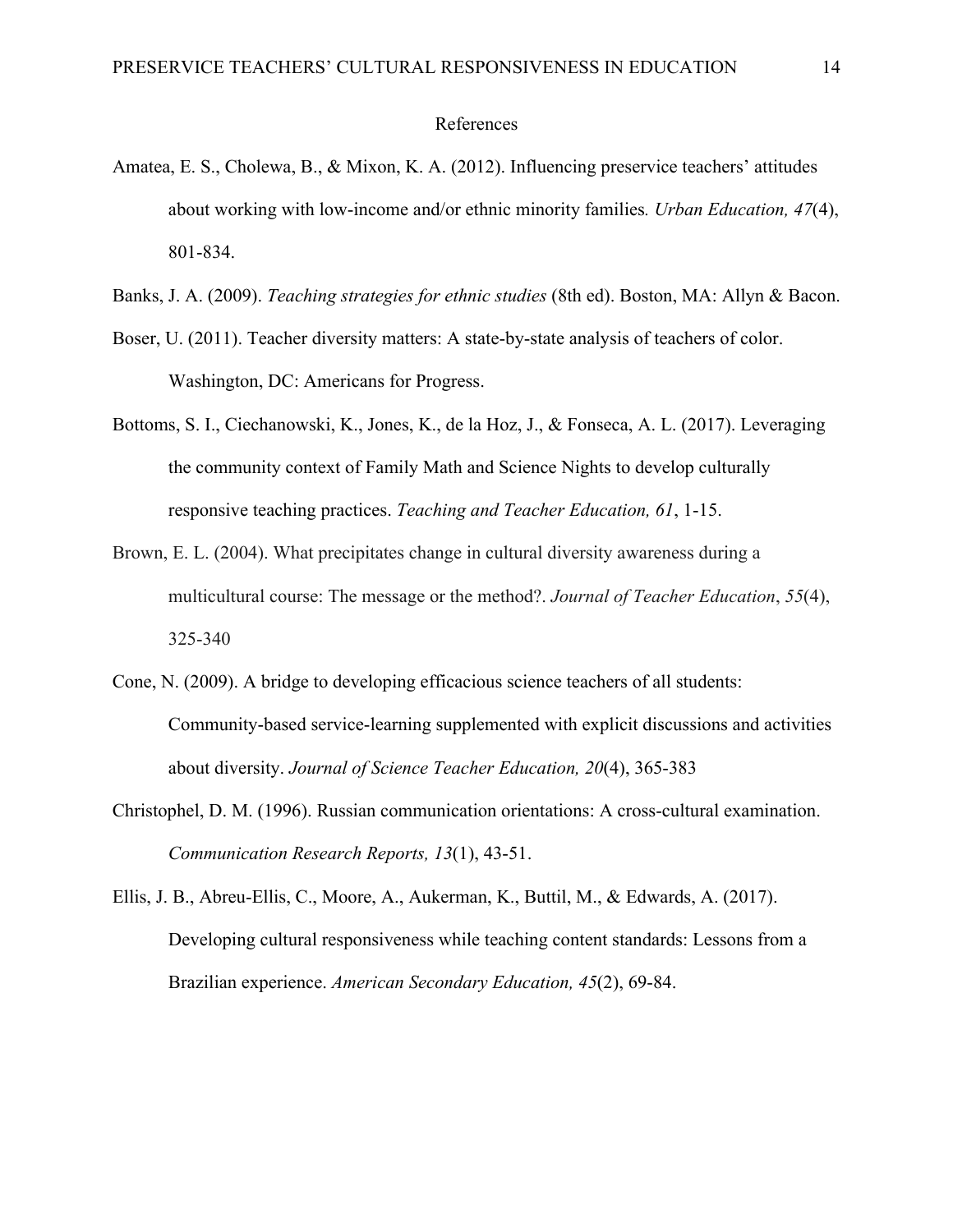- Endo, R. (2015). Linking practice with theory to model cultural responsiveness: Lessons learned from a collaborative service-learning project in an urban elementary classroom. *Multicultural Education, 23*(1), 23-31.
- Gómez-Hurtado, I., González-Falcón, I., & Coronel, J. M. (2018). Perceptions of secondary school principals on management of cultural diversity in Spain. The challenge of educational leadership. *Educational Management Administration & Leadership, 46*(3), 441-456.
- Harlow, D. B. (2012). The excitement and wonder of teaching science: What pre-service teachers learn from facilitating family science night centers*. Journal of Science Teacher Education, 23*(2), 199-220
- Heitner, K. L., & Jennings, M. (2016). Culturally responsive teaching: Knowledge and practices of online faculty. *Online Learning, 20*(4), 54-78.
- Henry, G. B. (1991). *Cultural Diversity Awareness Inventory:(CDAI)*. Hampton University.
- Hyland, N. E., & Heuschkel, K. (2010). Fostering understanding of institutional oppression among US pre-service teachers. *Teaching and Teacher Education, 26(*4), 821-829.
- Iwai, Y. (2017). Multicultural children's literature and teacher candidates' awareness and attitudes toward cultural diversity. *International Electronic Journal of Elementary Education, 5*(2), 185-198.

http://search.ebscohost.com/login.aspx?direct=true&db=eue&AN=87345988&site=ehost -live&scope=site

Juodaitytė, A. & Šiaučiulienė, R. (2012). Challenges of postmodernism for teacher training: Changing contexts of education and diversity of identities. *Teacher Education / Mokytoju Ugdymas, 19*(2), 158–171. Retrieved from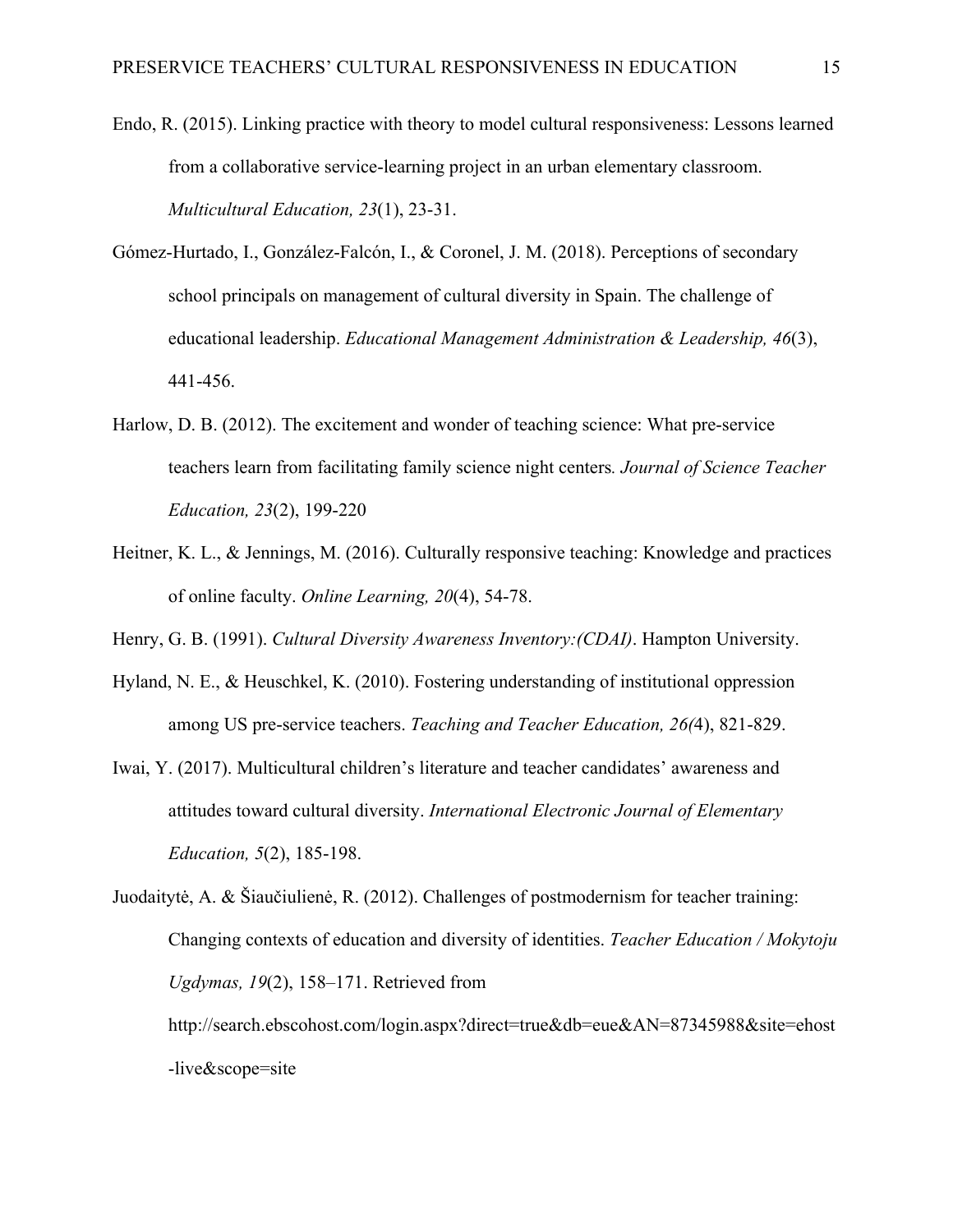- Khalifa, M. A., Gooden, M. A., & Davis, J. E. (2016). Culturally responsive school leadership: A synthesis of the literature. *Review of Educational Research, 86*(4), 1272-1311.
- King, J. T. (2004). Service-learning as a site for critical pedagogy: A case of collaboration, caring, and defamiliarization across borders. *Journal of Experiential Education, 26*(3), 121-137.
- Koriakina, A. A. (2018). Realization of multicultural education in the aspect of intercultural communication. *Педагогика, 90*(5), 700-705.
- Larke, P. J. (1990). Cultural diversity awareness inventory: Assessing the sensitivity of preservice teachers. Action in Teacher Education, *Fall*, (3), 23–30.
- Lea, V. (2004). The reflective cultural portfolio: Identifying public cultural scripts in the private voices of white student teachers. *Journal of Teacher Education*, *55*(2), 116-127.
- Lee, C. (2012). From disrupting the commonplace to taking action in literacy education. *Journal of Thought, 47*(2), 6–18.
- Lee, R. E., Eckrich, L. L., Lackey, C., & Showalter, B. D. (2010). Pre-service teacher pathways to urban teaching: A partnership model for nurturing community-based urban teacher preparation. *Teacher Education Quarterly, 37*(3), 101-122.
- McCarthy, N. 2017, January 18.Which countries host and send the most migrants? [Digital image]. Retrieved April 24, 2019, from https://www.statista.com/chart/7636/whichcountries-host-and-send-the-most-migrants/.
- Miles, J., & Bailey-McKenna, M. C. (2016). Giving refugee students a strong head start: The LEAD Program. *TESL Canada Journal, 33*(10), 109-128.
- Miller, P. C., & Mikulec, E. A. (2014). Pre-service teachers confronting issues of diversity through a radical field experience. *Multicultural Education, 21*(2), 18-24.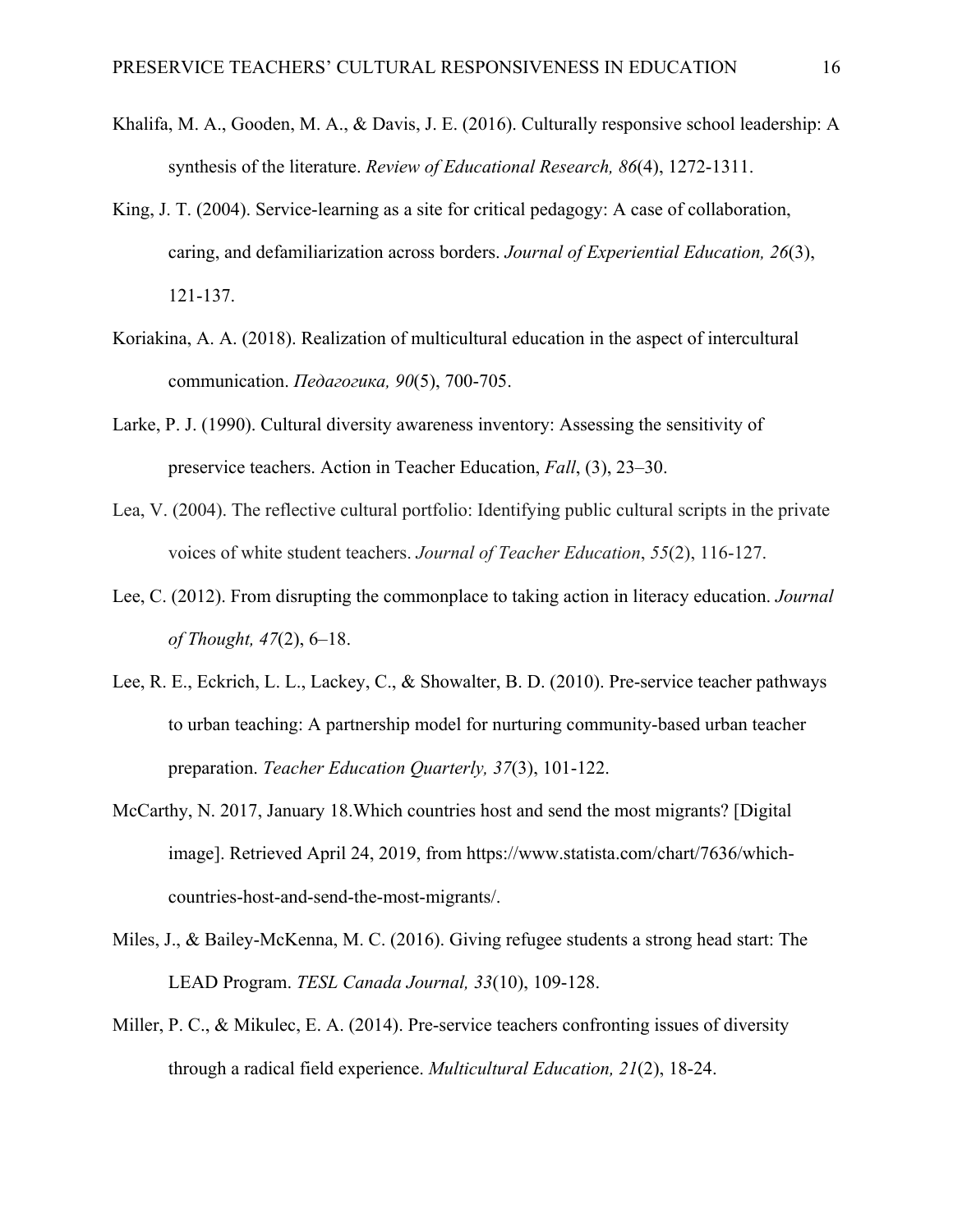- Milner, H. R., Flowers, L. A., Moore, E., Moore, J. L., & Flowers, T. A. (2003). Preservice teachers' awareness of multiculturalism and diversity. *The High School Journal, 87*(1), 63-70.
- Nieto, C., & Zoller Booth, M. (2010). Cultural competence: Its influence on the teaching and learning of international students. *Journal of Studies in International Education, 14*(4), 406-425.
- Panina, G. V. (2014). The role of education in the sociocultural adaptation of migrants. *Russian Education & Society, 56*(12), 9-27. https://doi.org/10.2753/RES1060-9393561202
- Poralan, P. S. (2014). Promotion of cultural competence in relation to affective commitment of the faculty in tertiary schools in Davao Region, Philippines. *IAMURE International Journal of Education, 9*(1), 1-18.
- Prescott, B. T., & Bransberger, P., (2012). Knocking at the college door: Projections of high school graduates. Western Interstate Commission for Higher Education. Retrieved from http://ezproxy.shsu.edu/login?url=http://search.ebscohost.com/login.aspx?direct=true&db =eric&AN=ED540129&site=eds-live&scope=site
- Sinagatulin, I. M. (1998). Diversity and multicultural education: a glance at the Russian front. *Multicultural Education, 5*(4), 24–25. Retrieved from http://search.ebscohost.com/login.aspx?direct=true&db=eue&AN=507656915&site=ehos t-live&scope=site
- Sinagatullin, I. M. (2015). Developing preservice elementary teachers' multicultural competency: Some reflections from Russia. *Teacher Education and Practice, 28*(1), 110-126.
- Sinagatullin, I. M. (2014). Multicultural concerns of rural elementary teachers in Russia. *International Journal of Educational Reform, 23*(4), 258-269.